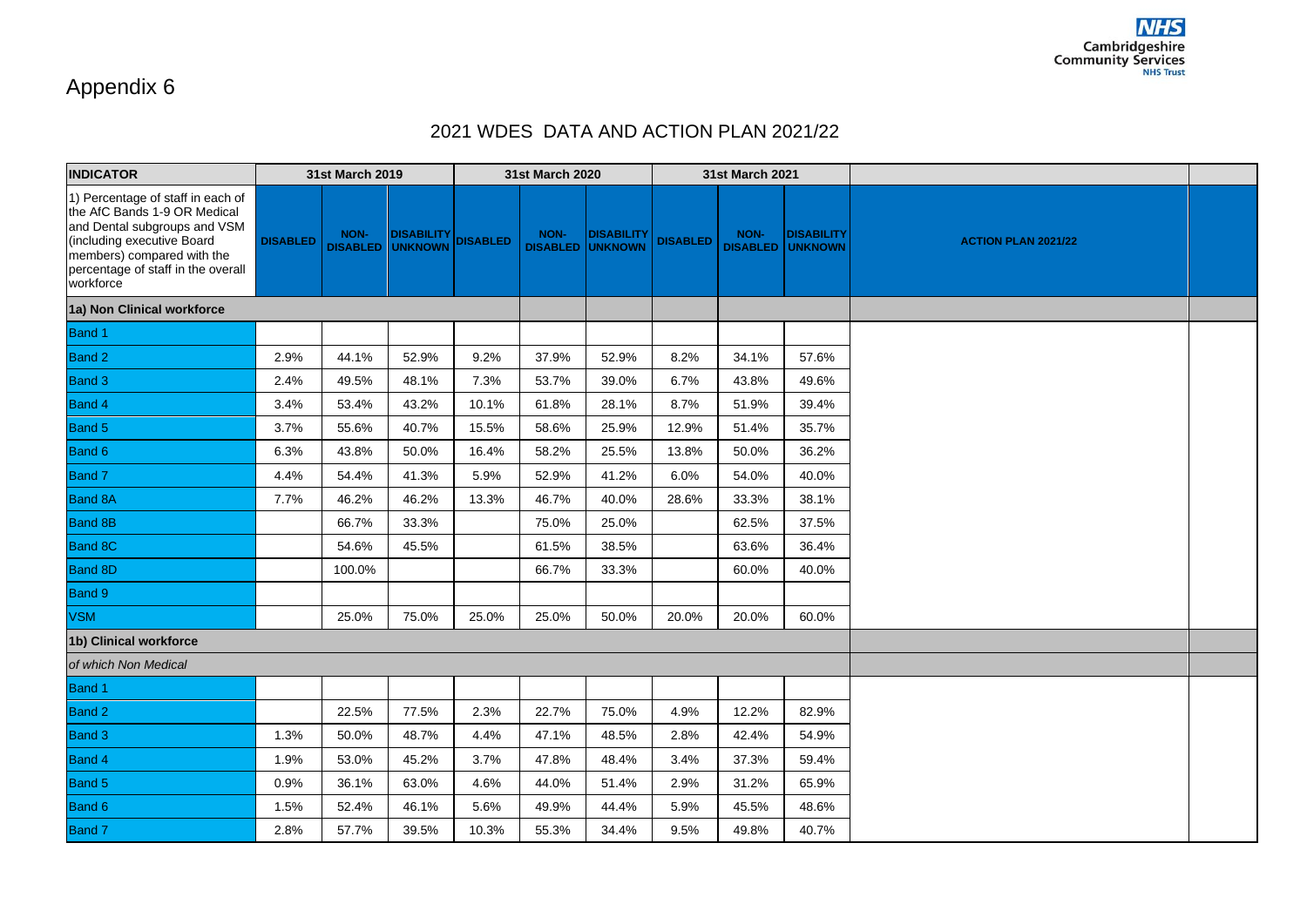| <b>Band 8A</b>                     |      | 57.1%  | 42.9%  | 8.3% | 51.4%  | 40.3%  | 7.7%  | 50.8%  | 41.5% |                                                                                                                                                                                                                                                                                                                                                                                                                                                                    |       |
|------------------------------------|------|--------|--------|------|--------|--------|-------|--------|-------|--------------------------------------------------------------------------------------------------------------------------------------------------------------------------------------------------------------------------------------------------------------------------------------------------------------------------------------------------------------------------------------------------------------------------------------------------------------------|-------|
| <b>Band 8B</b>                     |      | 76.9%  | 23.1%  | 7.7% | 84.6%  | 7.7%   | 4.8%  | 66.7%  | 28.6% |                                                                                                                                                                                                                                                                                                                                                                                                                                                                    |       |
| <b>Band 8C</b>                     |      | 50.0%  | 50.0%  |      | 66.7%  | 33.3%  | 33.3% | 66.7%  |       |                                                                                                                                                                                                                                                                                                                                                                                                                                                                    |       |
| Band 8D                            |      |        |        |      |        |        |       |        |       |                                                                                                                                                                                                                                                                                                                                                                                                                                                                    |       |
| Band 9                             |      |        |        |      |        |        |       |        |       |                                                                                                                                                                                                                                                                                                                                                                                                                                                                    |       |
| <b>VSM</b>                         |      | 100.0% |        |      | 100.0% |        |       | 100.0% |       |                                                                                                                                                                                                                                                                                                                                                                                                                                                                    |       |
| of which Medical & Dental          |      |        |        |      |        |        |       |        |       |                                                                                                                                                                                                                                                                                                                                                                                                                                                                    |       |
| <b>Consultants</b>                 |      | 30.8%  | 69.2%  | 4.8% | 33.3%  | 61.9%  | 4.9%  | 34.1%  | 61.0% |                                                                                                                                                                                                                                                                                                                                                                                                                                                                    |       |
| of which Senior medical<br>manager |      |        |        |      |        |        |       |        |       |                                                                                                                                                                                                                                                                                                                                                                                                                                                                    |       |
| Non-consultant career grade        |      | 36.2%  | 63.8%  | 2.2% | 37.0%  | 60.9%  | 1.9%  | 31.5%  | 66.7% |                                                                                                                                                                                                                                                                                                                                                                                                                                                                    |       |
| <b>Trainee grades</b>              |      |        | 100.0% |      |        | 100.0% |       |        | 100%  |                                                                                                                                                                                                                                                                                                                                                                                                                                                                    |       |
| Other                              |      |        |        |      |        |        |       |        |       |                                                                                                                                                                                                                                                                                                                                                                                                                                                                    |       |
| <b>Total Workforce</b>             | 1.9% | 49.6%  | 48.5%  | 6.7% | 49.5%  | 43.8%  | 6.3%  | 42.9%  | 50.8% | We will seek to have a workforce at all pay bands and roles<br>which is representative of our disabled workforce by<br>Continuing to promote the value of reporting disability<br>$\bullet$<br>status through sharing positive actions taken eg<br>My CCS Employment passport, to agree<br>⋗<br>reasonable adjustments<br>Covid Risk assessment and support to work<br>↘<br>in a covid safe environment<br>Access to any work kit to support staff in<br>⋗<br>work | AH/LC |

| <b>INDICATOR</b>                          | 2018-19 | 2019-20 | 2021-21 | <b>ACTION PLAN 2021/22</b>                                      |    |
|-------------------------------------------|---------|---------|---------|-----------------------------------------------------------------|----|
| Promote internally the support available  |         |         |         | We will seek to have a workforce representative of our          |    |
| to managers and disabled staff to         | 1.52    | 1.15    | 1.34    | disabled workforce by                                           |    |
| enable them to undertake roles            |         |         |         | Implementing learning from the No More Tick Boxes               |    |
| We will continuing to seek to resolve all |         |         |         | review and If you face fits guide                               | LC |
| cases informally where possible.          |         |         |         |                                                                 |    |
|                                           |         |         |         | Training all involved in recruitment in Anti-Discriminatory     |    |
|                                           |         |         |         | practice as part of recruitment training by 31 December<br>2021 |    |
|                                           |         |         |         |                                                                 |    |
|                                           |         |         |         |                                                                 |    |
|                                           |         |         |         |                                                                 | LC |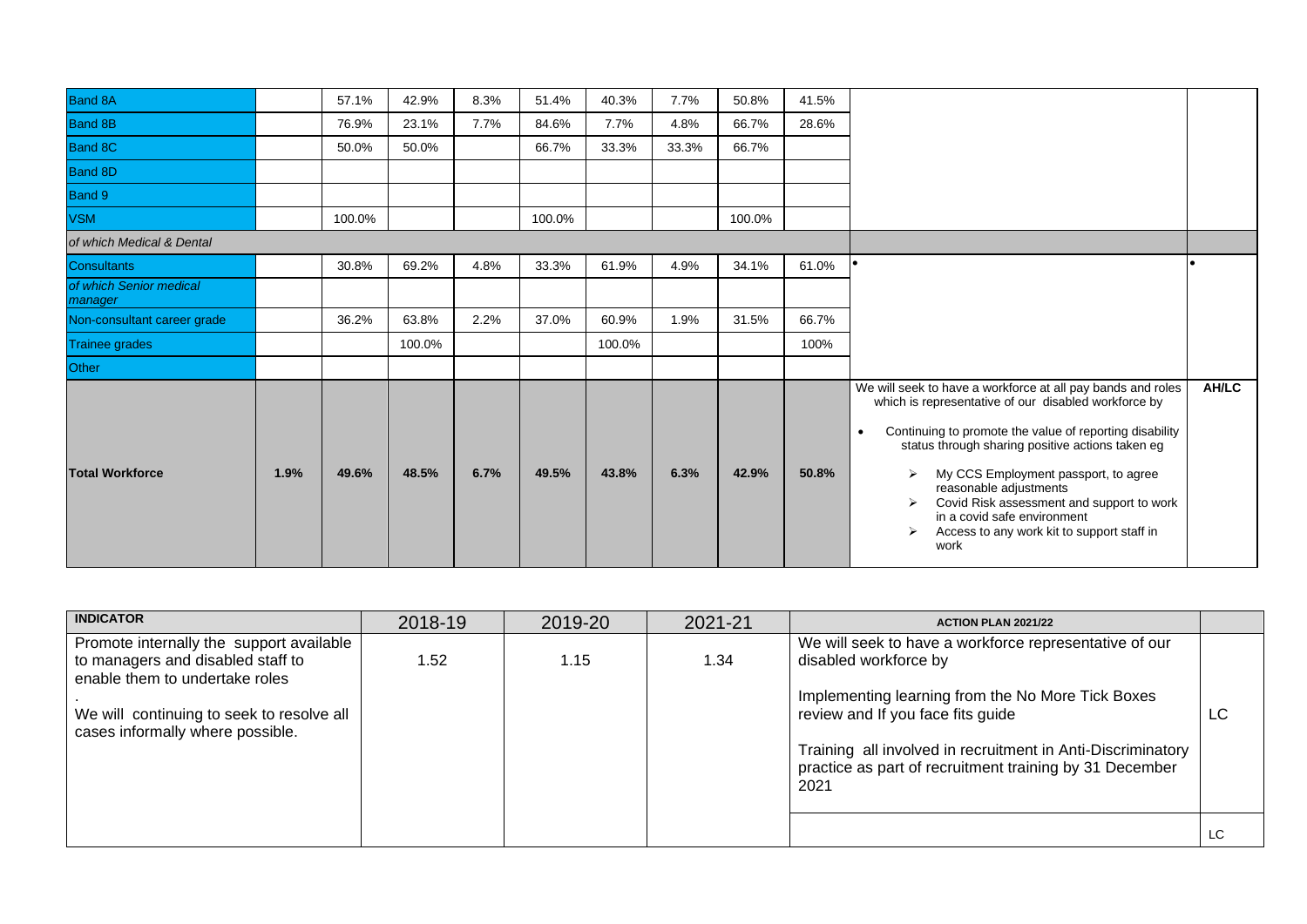| 3) Relative likelihood of Disabled staff entering the<br>formal capability process (excl Sickness)<br>compared to Non Disabled staff | N/A Optional Y1 | 2.47 | $6.8^{\prime}$ | LC/AH |
|--------------------------------------------------------------------------------------------------------------------------------------|-----------------|------|----------------|-------|

| <b>STAFF SURVEY INDICATORS</b>                                                                         |                 | 2018-19                |                 | 2019-20                | 2020-21         |                        | <b>ACTION PLAN 2021/22</b>                                                                                                                                                                                                                                                                                                                  | <b>LEAD</b> |
|--------------------------------------------------------------------------------------------------------|-----------------|------------------------|-----------------|------------------------|-----------------|------------------------|---------------------------------------------------------------------------------------------------------------------------------------------------------------------------------------------------------------------------------------------------------------------------------------------------------------------------------------------|-------------|
|                                                                                                        | <b>Disabled</b> | <b>Non</b>             | <b>Disabled</b> | <b>Non</b>             | <b>Disabled</b> | <b>Non</b>             |                                                                                                                                                                                                                                                                                                                                             |             |
|                                                                                                        | 27%             | <b>Disabled</b><br>18% | 28%             | <b>Disabled</b><br>19% | 24%             | <b>Disabled</b><br>16% | We will implement The NHS Violence<br><b>Prevention and Reduction Standards</b>                                                                                                                                                                                                                                                             | <b>RF</b>   |
| 4) % of Staff experiencing harassment, bullying                                                        |                 |                        |                 |                        |                 |                        |                                                                                                                                                                                                                                                                                                                                             |             |
| or abuse from patients, relatives or the public<br>in last 12 months                                   |                 |                        |                 |                        |                 |                        | We will raise the profile of our stance against<br>Hate Crimes through the Tackling Violence<br>and Aggression (from Members of the Public)<br>Policy                                                                                                                                                                                       | <b>RF</b>   |
| 5) % of Staff experiencing harassment, bullying<br>or abuse from managers in last 12 months            | 10%             | 5%                     | 8%              | 6%                     | 9%              | 6%                     | To seek to address an Increase in disabled<br>staff experiencing Bullying and Harassment<br>and the increase in staff reporting<br>discrimination from managers. We will<br>promote understanding by reviewing, updating<br>and re sharing our guidance on supporting<br>disabled staff to increase understanding of<br>different cultures. | LC/HB       |
| 6) % of Staff experiencing harassment, bullying<br>or abuse from other colleagues in last 12<br>months | 17%             | 9%                     | 15%             | 11%                    | 16%             | 9%                     | We will review training to see if still fit for<br>purpose to address greater understanding<br>between non disabled and disabled staff                                                                                                                                                                                                      | PF          |
|                                                                                                        |                 |                        |                 |                        |                 |                        | We will implement our Civility and Respect<br>OD implementation plan                                                                                                                                                                                                                                                                        | <b>SC</b>   |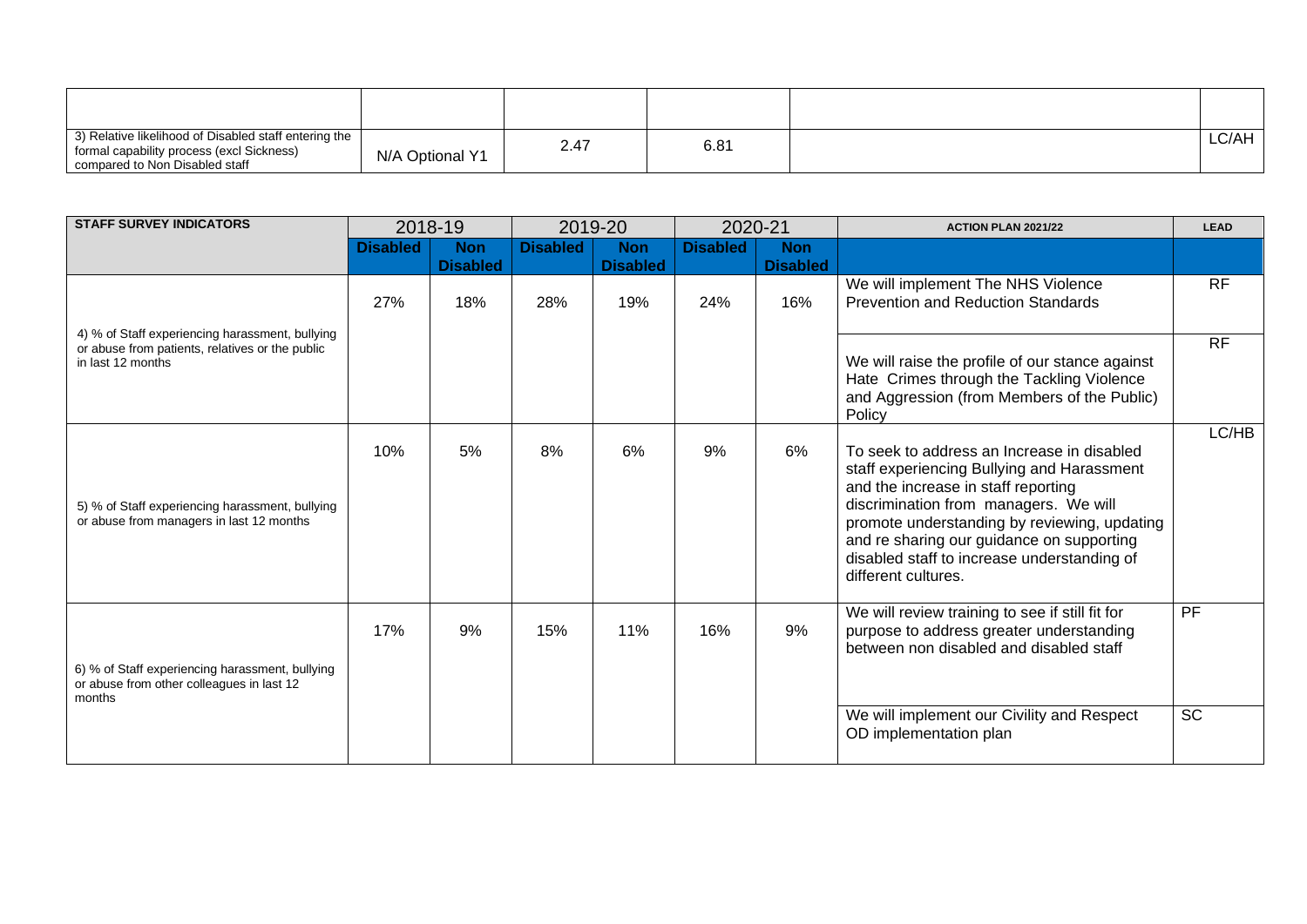|                                                                                                                                                    |     | Wide the use of diversity mentors, starting with in leadership programmes. |     |     |     |     |                                                                                                                                                                                               |          |
|----------------------------------------------------------------------------------------------------------------------------------------------------|-----|----------------------------------------------------------------------------|-----|-----|-----|-----|-----------------------------------------------------------------------------------------------------------------------------------------------------------------------------------------------|----------|
| 7) % of Staff saying the last time they experienced<br>harassment, bullying or abuse at work, they or a<br>colleague reported it in last 12 months | 47% | 59%                                                                        | 59% | 59% | 58% | 56% | As above                                                                                                                                                                                      |          |
| 8) % of Staff believing that Trust provides equal<br>opportunities for career progression or promotion                                             | 91% | 94%                                                                        | 90% | 93% | 91% | 94% | We will work with our staff network to<br>promote opportunities including options to<br>use shadowing and secondments to support<br>career development and learning                           | AH/HB/PF |
| 9) % of Staff saying they have felt pressure from<br>their manager to come to work, despite not<br>feeling well enough to perform their duties     | 17% | 10%                                                                        | 18% | 13% | 15% | 15% | We will continue to support staff to maintain<br>this reduction in staff feeling this way and<br>where possible use our Remote working<br>policy to the maximum to support disabled<br>staff. |          |
| 10) % of Staff saying they are satisfied with the<br>extent to which their organisation values their<br>work                                       | 50% | 59%                                                                        | 58% | 60% | 53% | 61% | Work with the LTC and D staff Network to<br>learn from their experiences                                                                                                                      | AP/AH    |
| 11) % of disabled staff saying their employer has<br>made adequate adjustment(s) to enable them to<br>carry out their work                         | 80% |                                                                            | 86% |     | 85% |     | We will continue to promote the CCS<br>Adjustments passport for all                                                                                                                           | AH/LC    |

| <b>INDICATOR</b>                                                                                                                                    |          | 2018-19         |                         |          | 2019-20                |                  |                 | 2020-21                          |              | <b>ACTION PLAN 2021/22</b>                   |  |
|-----------------------------------------------------------------------------------------------------------------------------------------------------|----------|-----------------|-------------------------|----------|------------------------|------------------|-----------------|----------------------------------|--------------|----------------------------------------------|--|
| 12) the staff engagement score<br>for Disabled staff, compared to<br>Non Disabled staff and the overall<br>engagement score for the<br>organisation | Disabled | Non<br>Disabled | Trust<br><b>Overall</b> | Disabled | <b>Non</b><br>Disabled | Trust<br>Overall | <b>Disabled</b> | <b>Non</b><br>Disabled   Overall | <b>Trust</b> |                                              |  |
|                                                                                                                                                     | 7.2      | 7.5             | 7.5.                    | 7.4      | 7.5                    | 7.5              | 7.2             | 7.5                              | 7.5          | All actions will aim to improve satisfaction |  |

| <b>INDICATOR</b>                                                                                                   |     | 2018-19               |     | 2019-20               |     | 2020-21               | <b>ACTION PLAN 2021/22</b> |  |
|--------------------------------------------------------------------------------------------------------------------|-----|-----------------------|-----|-----------------------|-----|-----------------------|----------------------------|--|
| 13) Has your Trust taken action to facilitate the<br>voices of Disabled staff in your organisation to<br>be heard? | Yes | Examples<br>submitted | Yes | Examples<br>submitted | Yes | Examples<br>submitted |                            |  |

| <b>INDICATOR</b>                                                                                      | 31st March 2019 |                                   |     | 31st March 2020 |                 |            | 31st March 2021 |                                              | <b>ACTION PLAN 2021/22</b> |  |
|-------------------------------------------------------------------------------------------------------|-----------------|-----------------------------------|-----|-----------------|-----------------|------------|-----------------|----------------------------------------------|----------------------------|--|
| 14) % difference between the<br>organisations Board voting<br>membership and its overall<br>workforce |                 | DISABLED NON- DISABILITY DISABLED |     |                 | NON- DISABILITY | DISABLED . | NON-            | <b>DISABILITY</b><br><b>DISABLED UNKNOWN</b> |                            |  |
| <b>Total Board Members</b>                                                                            | 58%             | 42%                               | 25% | 33%             | 42%             | 23%        | 31%             | 46%                                          |                            |  |
| <b>Voting Board Members</b>                                                                           | 55%             | 45%                               | 25% | 33%             | 42%             | 23%        | 31%             | 46%                                          |                            |  |
| <b>Non-voting Board Members</b>                                                                       | 100%            |                                   |     |                 |                 |            |                 |                                              |                            |  |